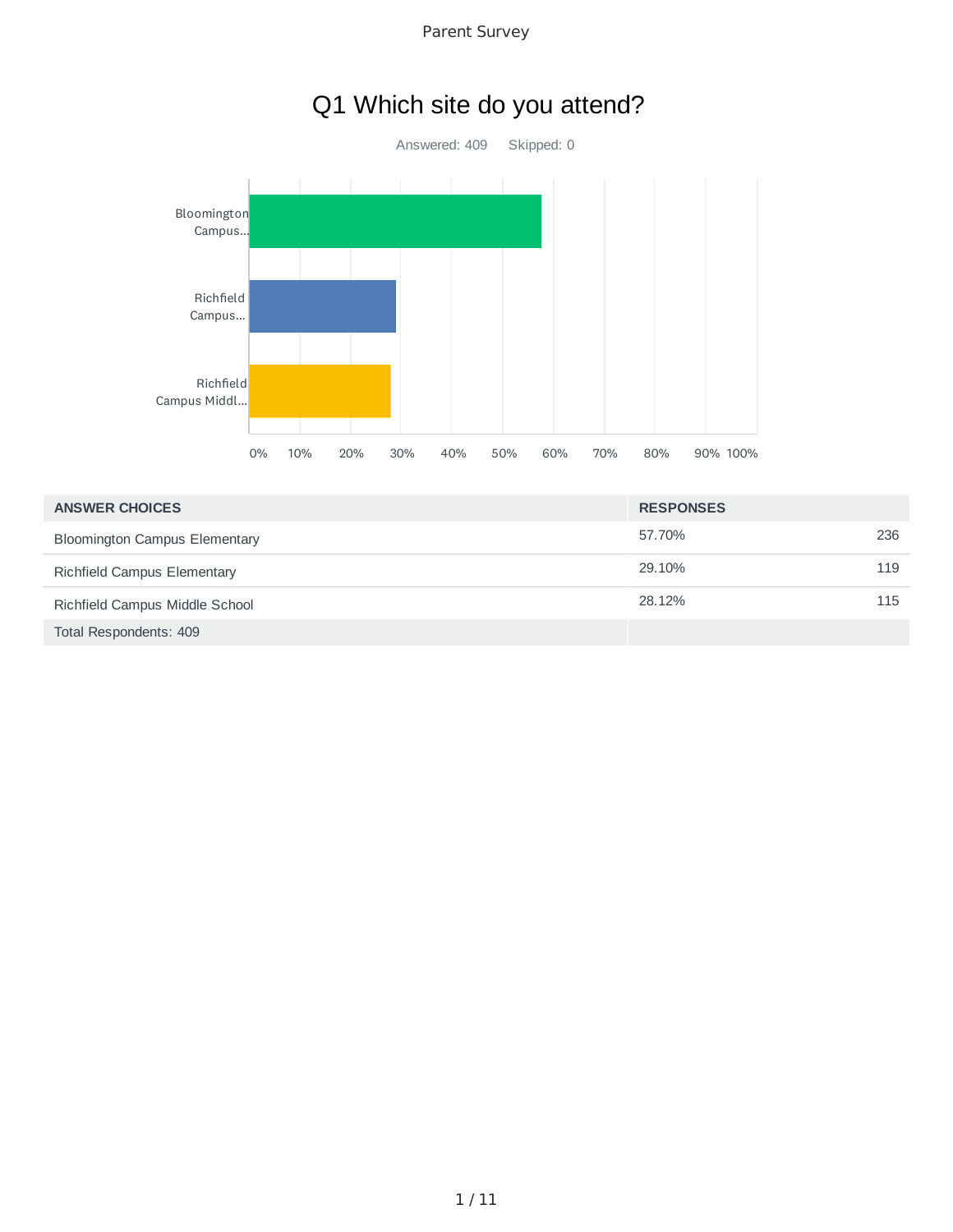# Q2 Are you in the Hybrid or Distance Learning program?



| <b>ANSWER CHOICES</b> | <b>RESPONSES</b> |     |
|-----------------------|------------------|-----|
| <b>Hybrid</b>         | 76.53%           | 313 |
| Distance Learning     | 23.47%           | 96  |
| <b>TOTAL</b>          |                  | 409 |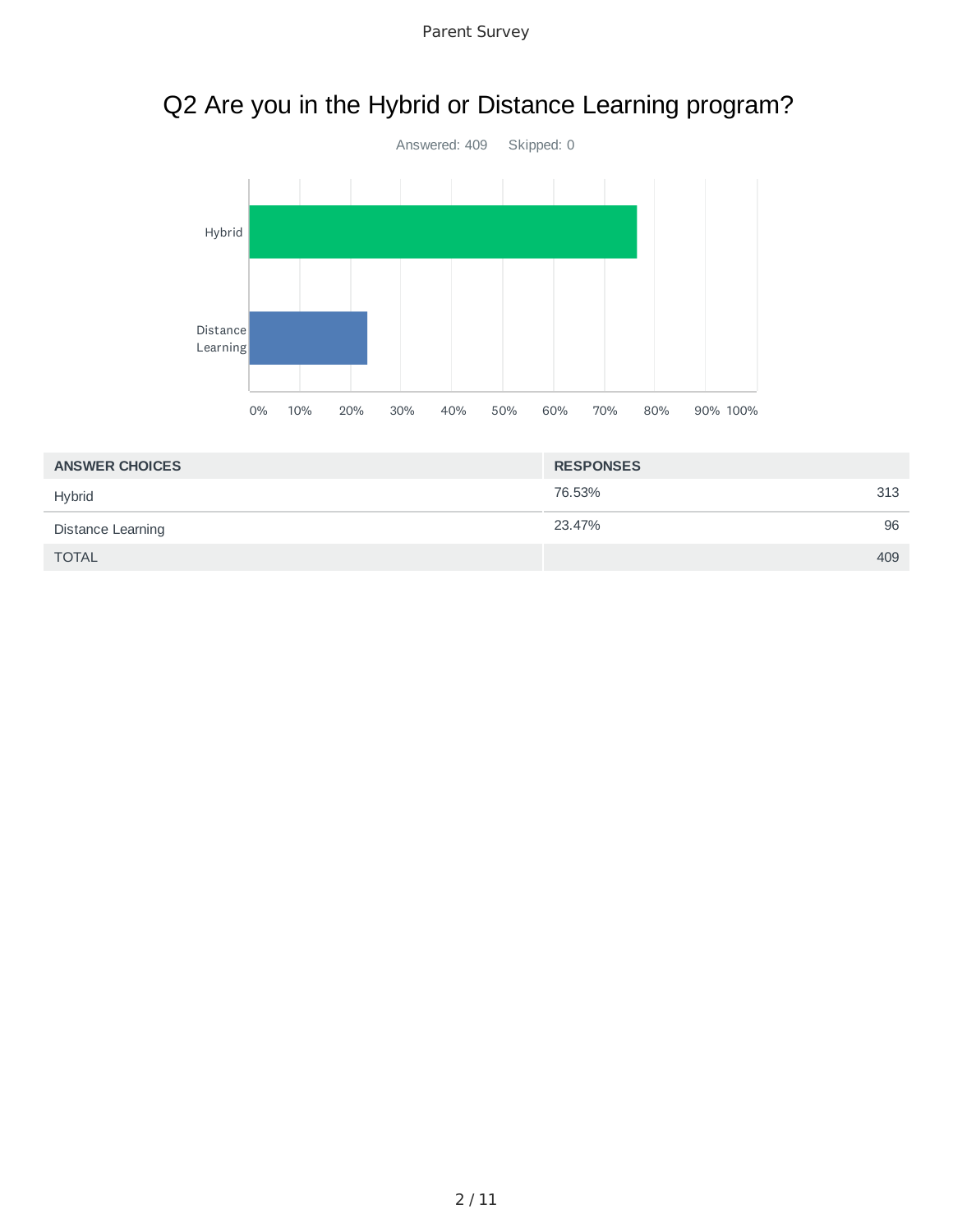## Q3 How would you rate your satisfaction with your child(ren)'s educational experience thus far?



| <b>ANSWER CHOICES</b>              | <b>RESPONSES</b> |     |
|------------------------------------|------------------|-----|
| Very satisfied                     | 22.74%           | 93  |
| Satisfied                          | 51.10%           | 209 |
| Neither satisfied nor dissatisfied | 14.91%           | 61  |
| <b>Dissatisfied</b>                | 9.29%            | 38  |
| Very dissatisfied                  | 1.96%            | 8   |
| <b>TOTAL</b>                       |                  | 409 |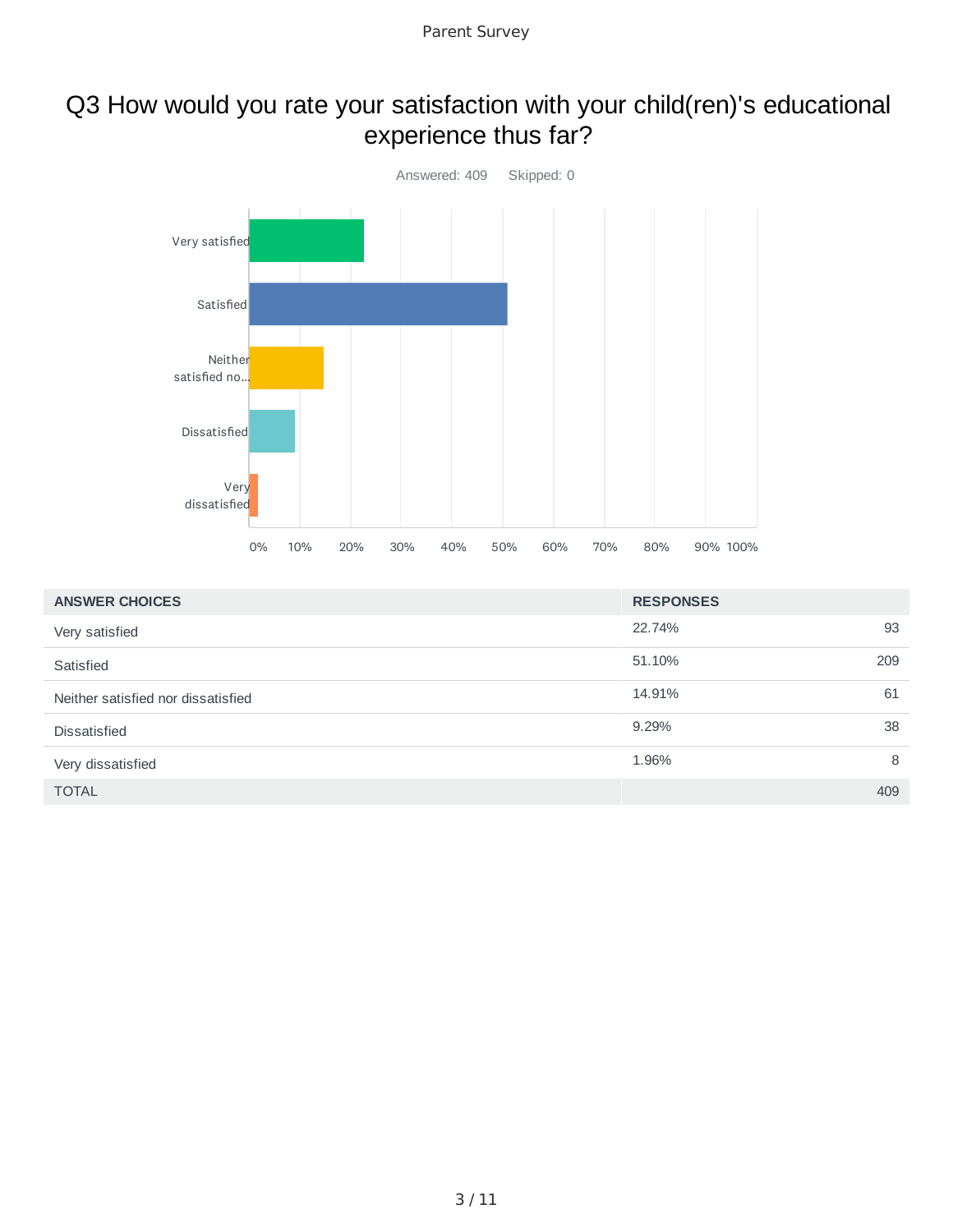### Q4 How would you rate the amount of live, synchronous learning and interaction?

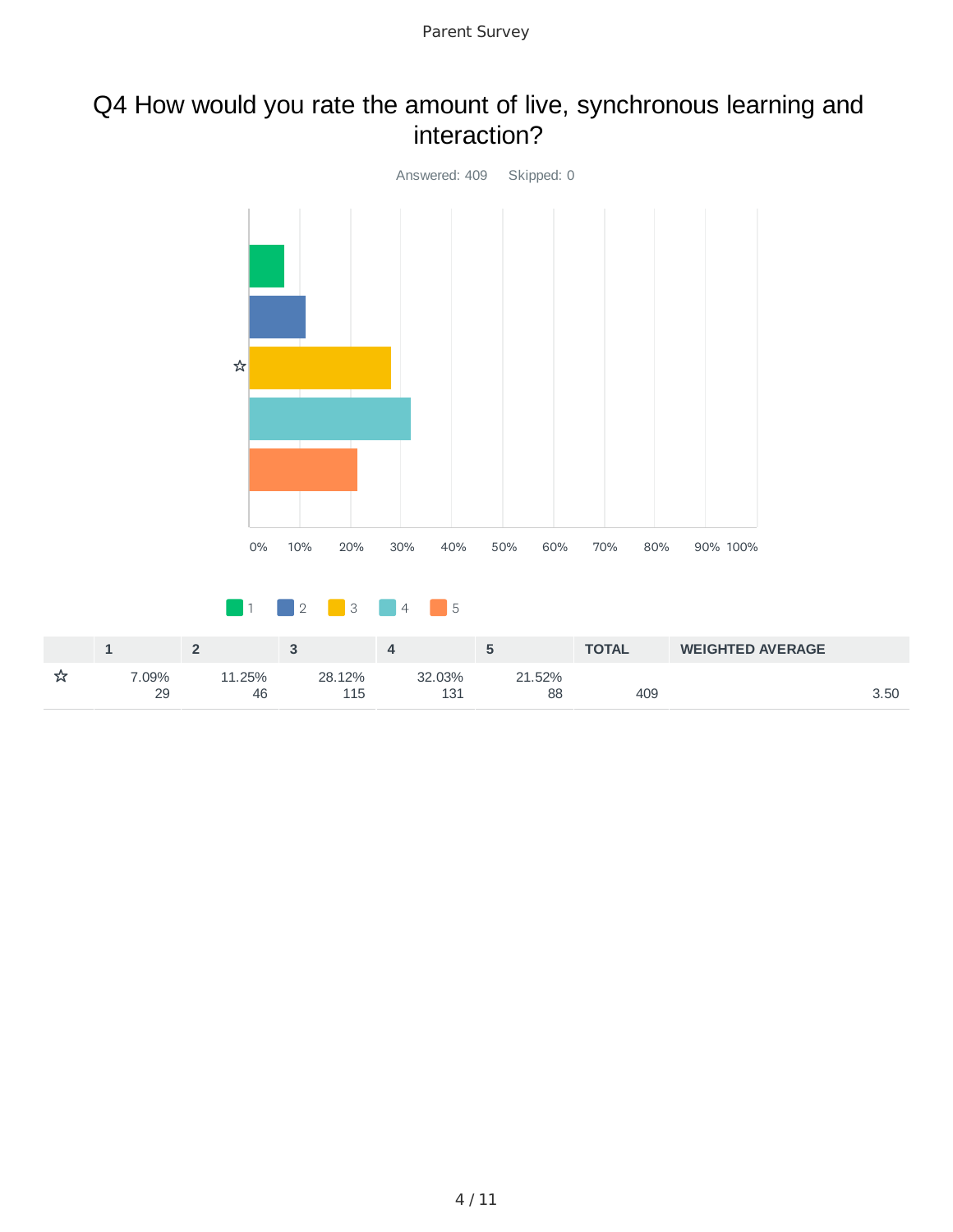### Q5 How comfortable are you with the health and safety measures the school has in place?



| <b>ANSWER CHOICES</b>            | <b>RESPONSES</b> |     |
|----------------------------------|------------------|-----|
| Very Comfortable                 | 45.97%           | 188 |
| Mostly Comfortable               | 28.61%           | 117 |
| Somewhat Comfortable             | 6.60%            | 27  |
| Not at All Comfortable           | 1.22%            | 5   |
| Not Applicable/Distance Learning | 17.60%           | 72  |
| <b>TOTAL</b>                     |                  | 409 |
|                                  |                  |     |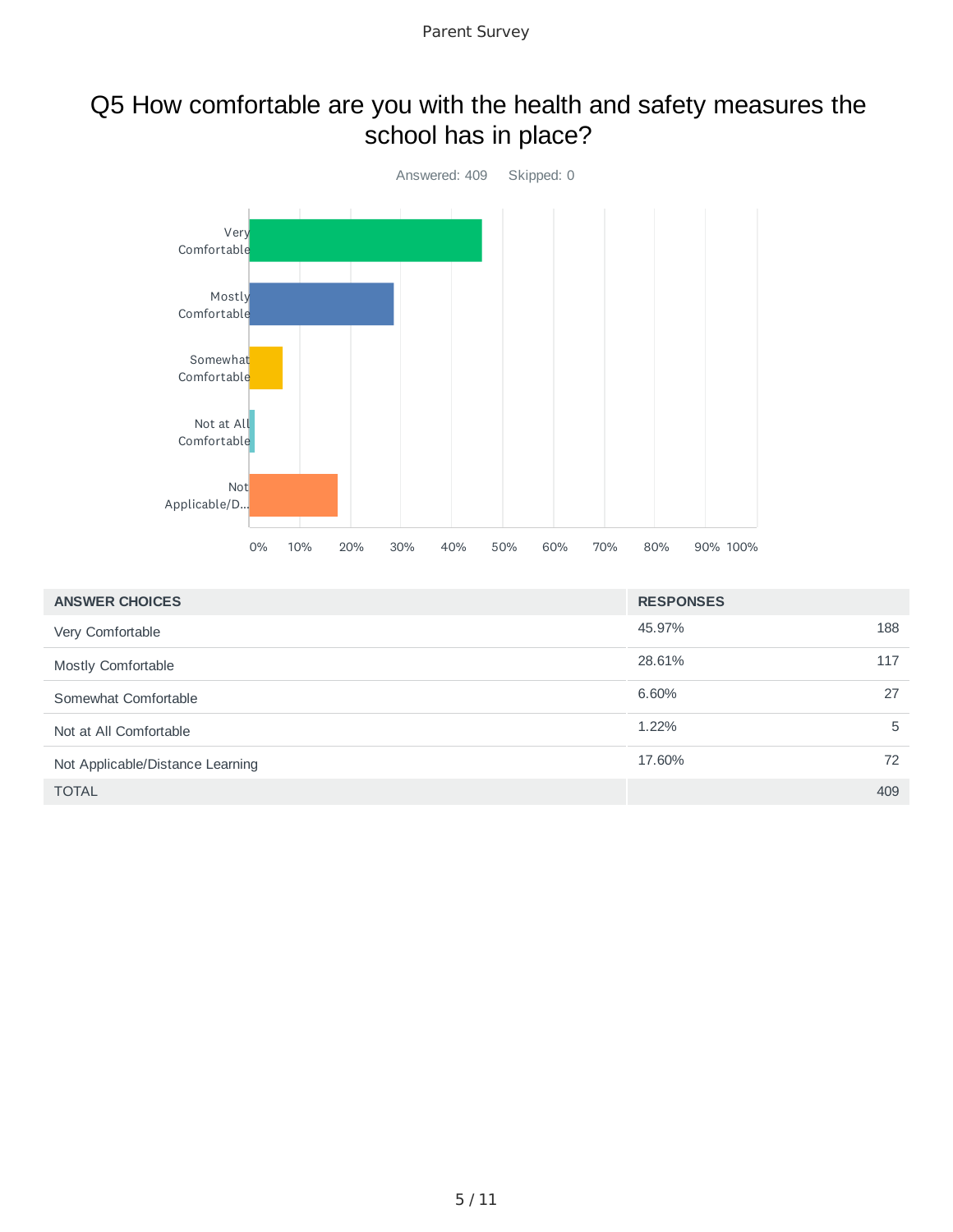#### Q6 What is your child(ren)'s comfort level wearing a face covering at school?



| <b>ANSWER CHOICES</b>            | <b>RESPONSES</b> |     |
|----------------------------------|------------------|-----|
| Very Comfortable                 | 31.13%           | 127 |
| Mostly Comfortable               | 30.15%           | 123 |
| Somewhat Comfortable             | 14.71%           | 60  |
| Not at All Comfortable           | 5.39%            | 22  |
| Not Applicable/Distance Learning | 18.63%           | 76  |
| <b>TOTAL</b>                     |                  | 408 |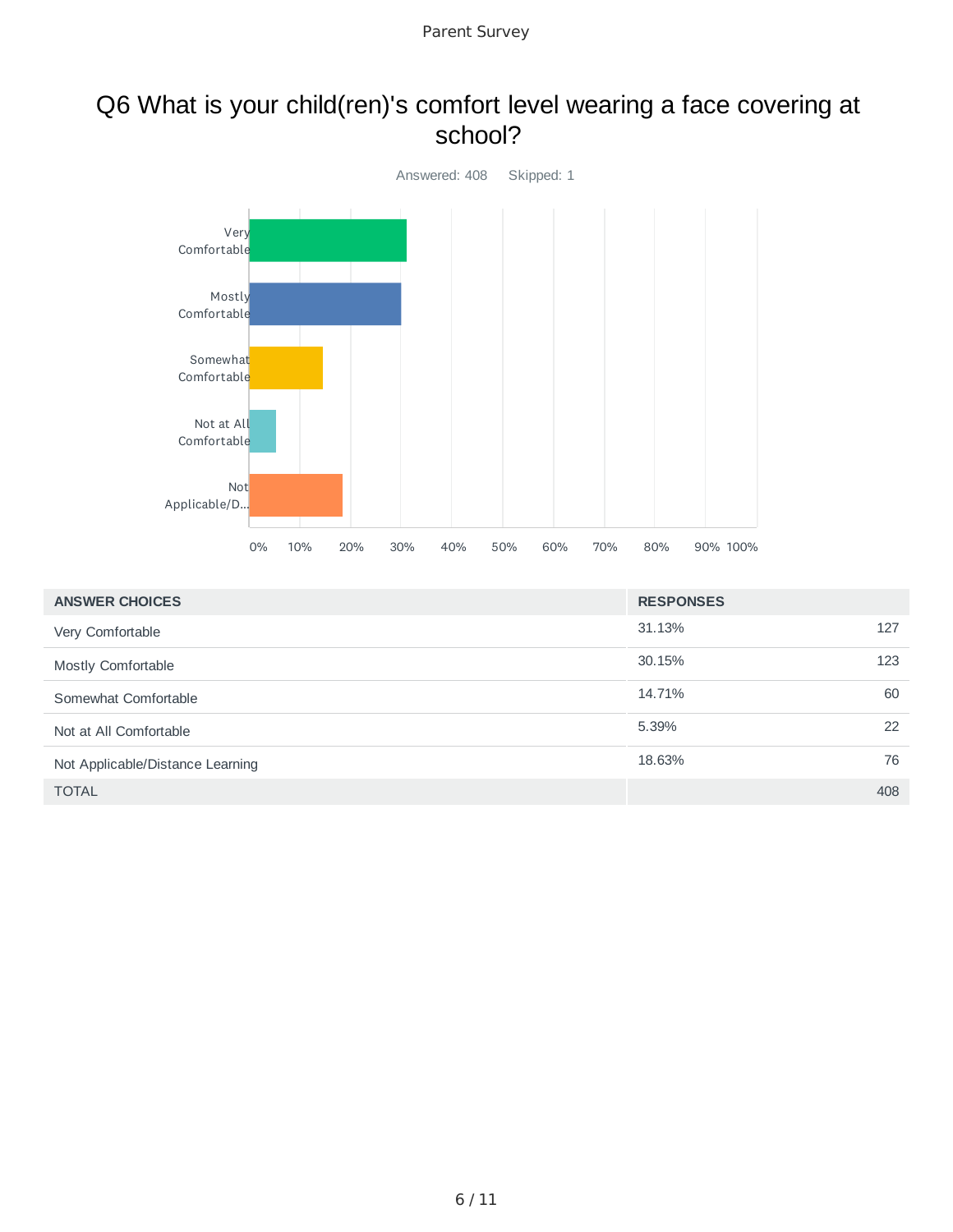# Q7 Which learning model would you prefer the school be in at this time?



| <b>ANSWER CHOICES</b>    | <b>RESPONSES</b> |
|--------------------------|------------------|
| In-Person                | 192<br>46.94%    |
| <b>Hybrid</b>            | 125<br>30.56%    |
| <b>Distance Learning</b> | 92<br>22.49%     |
| <b>TOTAL</b>             | 409              |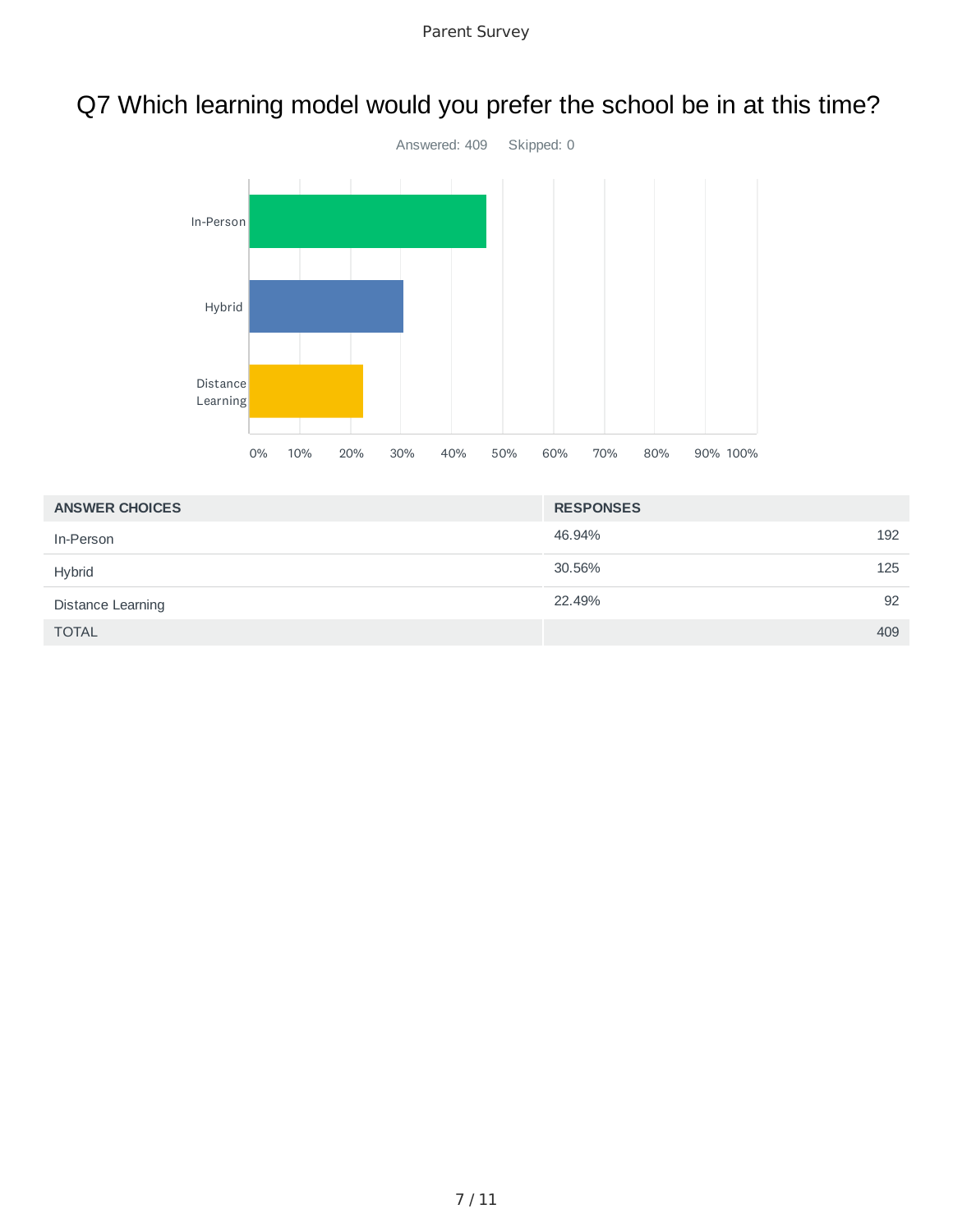### Q8 How familiar are you with the school's decision-making process and COVID-19 plan?



| <b>ANSWER CHOICES</b>  | <b>RESPONSES</b> |     |
|------------------------|------------------|-----|
| Very Familiar          | 26.41%           | 108 |
| <b>Mostly Familiar</b> | 38.63%           | 158 |
| Somewhat Familiar      | 27.87%           | 114 |
| Not at All Familiar    | 7.09%            | 29  |
| <b>TOTAL</b>           |                  | 409 |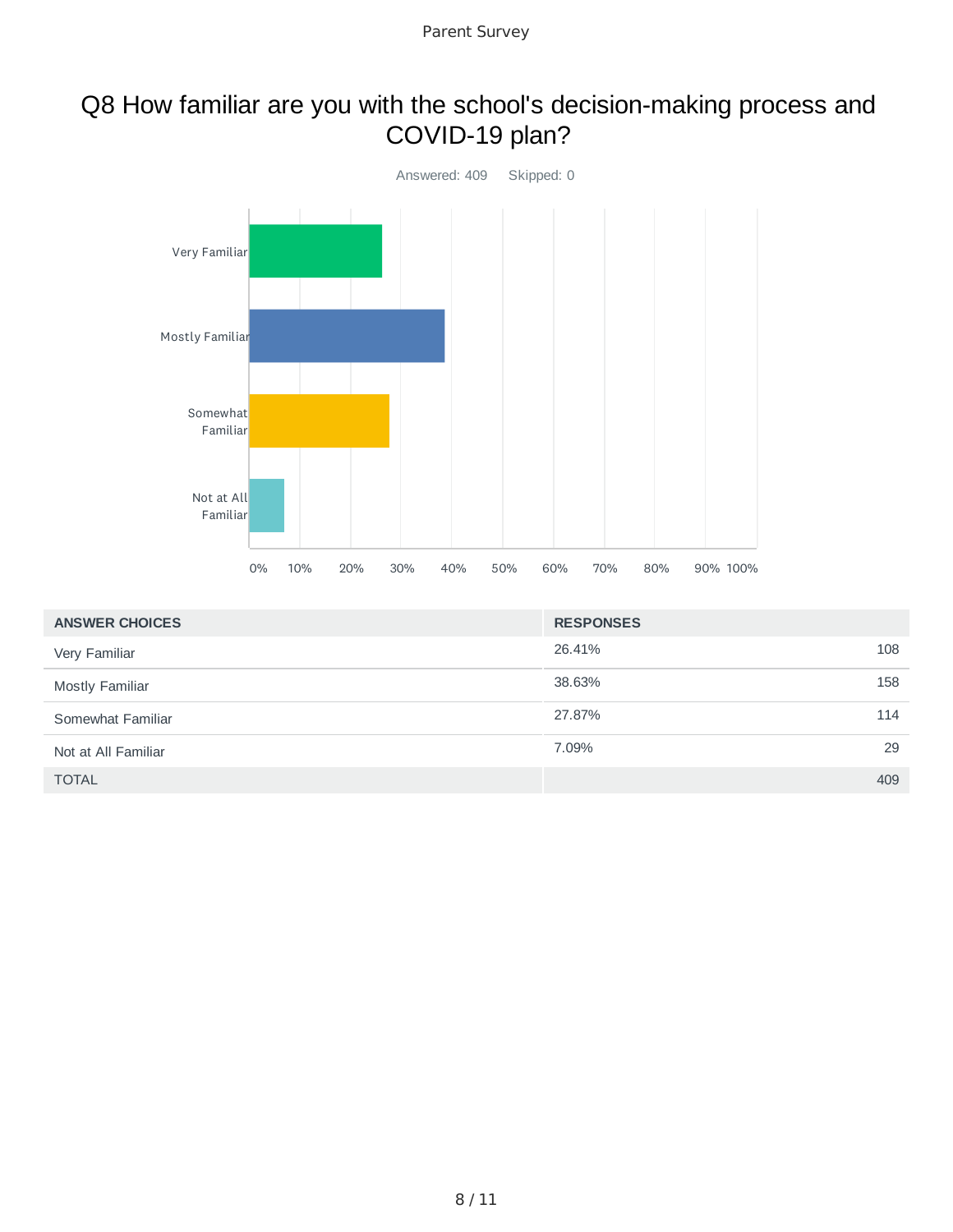

Parent Survey

# Q9 How satisfied are you with the following services?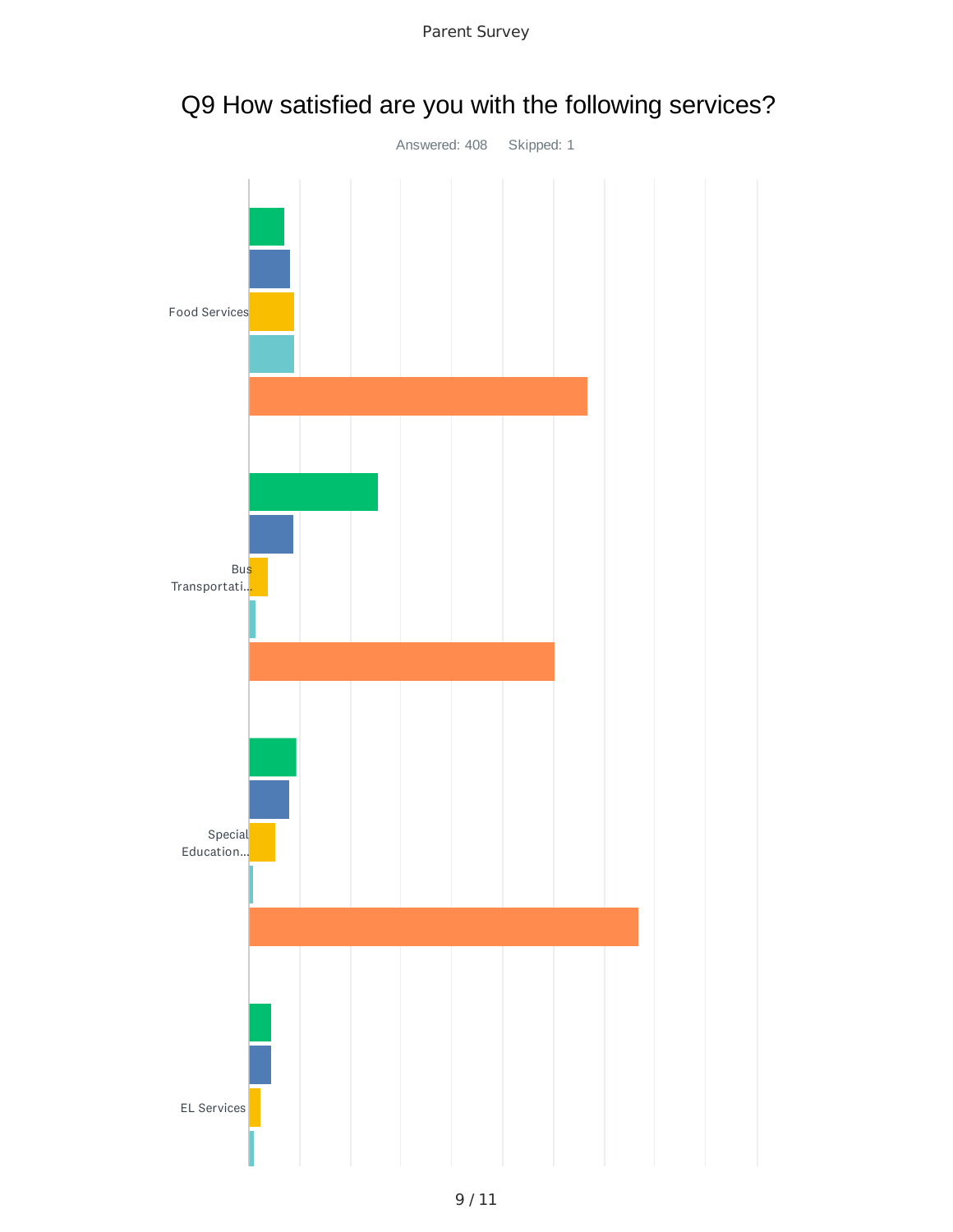Parent Survey



Very Satisfied Mostly Satisfied Somewhat Satisfied

Not at All Satisfied Not Applicable

|                                              | <b>VERY</b><br><b>SATISFIED</b> | <b>MOSTLY</b><br><b>SATISFIED</b> | <b>SOMEWHAT</b><br><b>SATISFIED</b> | <b>NOT AT ALL</b><br><b>SATISFIED</b> | <b>NOT</b><br><b>APPLICABLE</b> | <b>TOTAL</b> | <b>WEIGHTED</b><br><b>AVERAGE</b> |
|----------------------------------------------|---------------------------------|-----------------------------------|-------------------------------------|---------------------------------------|---------------------------------|--------------|-----------------------------------|
| <b>Food Services</b>                         | 7.11%<br>29                     | 8.09%<br>33                       | 9.07%<br>37                         | 9.07%<br>37                           | 66.67%<br>272                   | 408          | 0.80                              |
| <b>Bus Transportation</b><br><b>Services</b> | 25.62%<br>104                   | 8.87%<br>36                       | 3.69%<br>15                         | 1.48%<br>6                            | 60.34%<br>245                   | 406          | 1.38                              |
| <b>Special Education</b><br><b>Services</b>  | 9.41%<br>38                     | 7.92%<br>32                       | 5.20%<br>21                         | 0.74%<br>3                            | 76.73%<br>310                   | 404          | 0.73                              |
| <b>EL Services</b>                           | 4.47%<br>18                     | 4.47%<br>18                       | 2.23%<br>9                          | 0.99%<br>4                            | 87.84%<br>354                   | 403          | 0.37                              |
| Math and Reading<br><b>Interventions</b>     | 17.44%<br>71                    | 17.69%<br>72                      | 12.29%<br>50                        | 2.95%<br>12                           | 49.63%<br>202                   | 407          | 1.50                              |